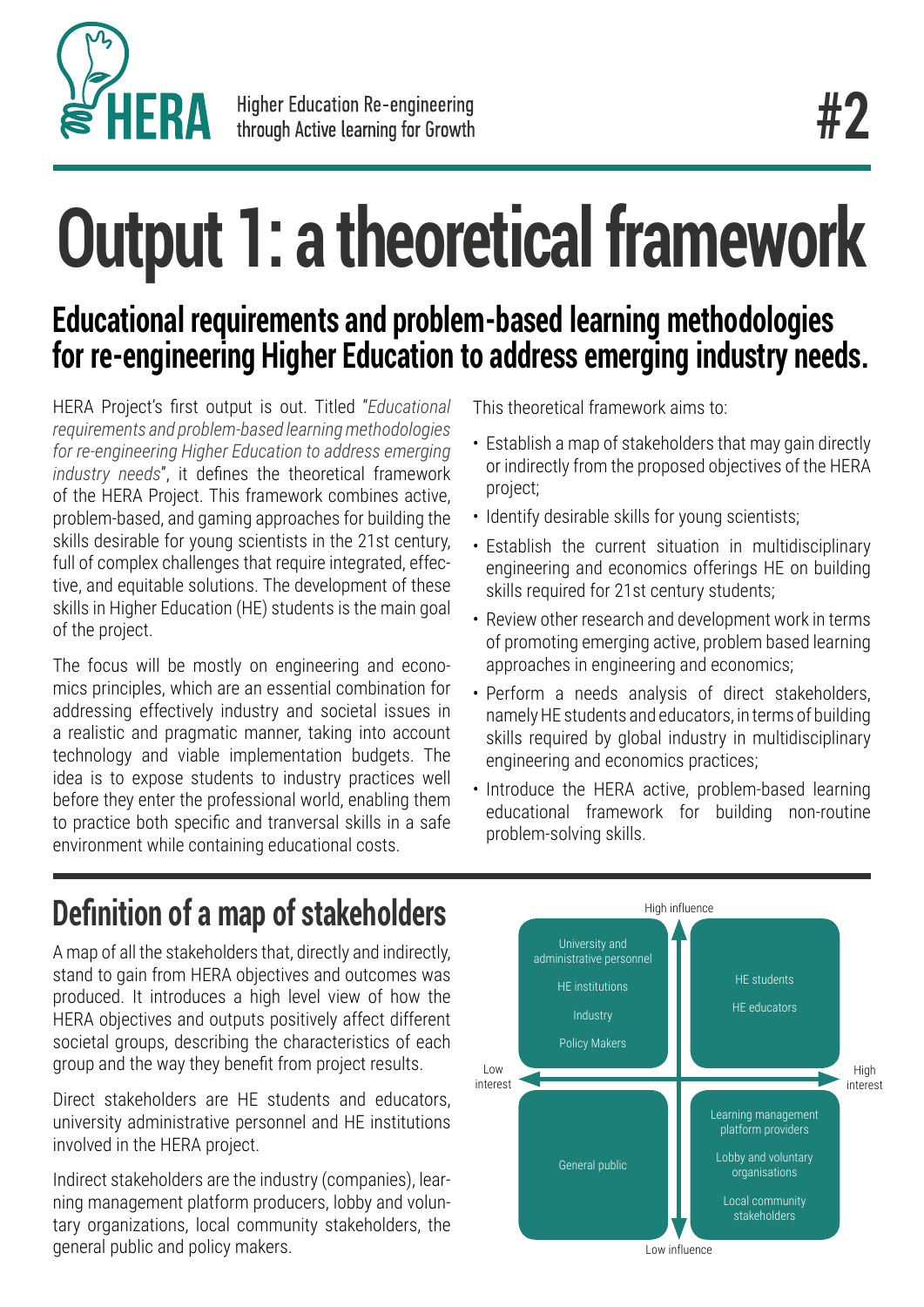## **Identification of desirable skills for young scientists**

The challenges faced by society in the 21st century require solutions that weave skills and knowledge from diverse subject areas and sectors towards introducing integrated, viable, and sustainable solutions to pressing issues.

In the HERA proposal, the following skills were identified:

- Formal, basic knowledge in engineering and economics
- Integration of knowledge from diverse thematic areas
- Collaboration, sometimes in multidisciplinary teams
- Open mindedness
- High level thinking
- Critical, analytical and innovative thinking
- Independent and autonomous learning
- Problem solving
- Ability to prioritize
- Evaluation of information particularly when coming from diverse sources
- Follow systemic design processes
- Implementation and validation of solutions from the perspective of the end users
- Analysis of the factors that contribute to an unwanted situation
- Design and evaluation of alternative interventions towards solving a problem
- Implementation and assessment of the effectiveness of a solution
- Integrate and transfer knowledge to the real world
- Work with limited resources
- Presentation skills



## **Status quo in engineering and economics HE: best practices**

A best practice is an activity that has been proven to produce good results, and is therefore recommended as a model. It is a successful experience, which has been tested and validated, in the broad sense, and deserves to be shared so that a greater number of people can benefit from its adoption.

The following set of criteria helps determine whether a practice is a "best practice":

- Effective and successful: A "best practice" has proven its relevance as the most effective way in achieving a specific objective; it has been successfully adopted and has had a positive impact on individuals and/or institutions.
- Socially sustainable: A "best practice" meets current needs of the stakeholders, without compromising the ability to address future needs.
- Technically feasible: Technical feasibility means that the "best practice" is easy to learn and to implement.
- Replicable and adaptable: A "best practice" should have the potential for replication and should therefore be adaptable to similar objectives in varying situations.

Several best practices on the deployment of active learning in engineering and economics education were found within institutions involved in this project, which used gamification, problem based learning, team work, etc. with success.

### **Questionnaire-based study on student expectations regarding the build of HERA skills**

A questionnaire, aimed at establishing student expectations in relation to the development of skills required by industry and society in the 21st century, was composed and distributed to HE Engineering and Economics students in Greece, Estonia, Portugal, Spain, and Denmark.

With a total of 184 participants, most of them from Greece, Spain and Portugal, and with an average age or 21 years old, the questionnaire asked the students which skills were the most important within several sets of skills. These sets are: technical skills, metacognitive skills, intrapersonal skills, interpersonal skills and problem solving skills.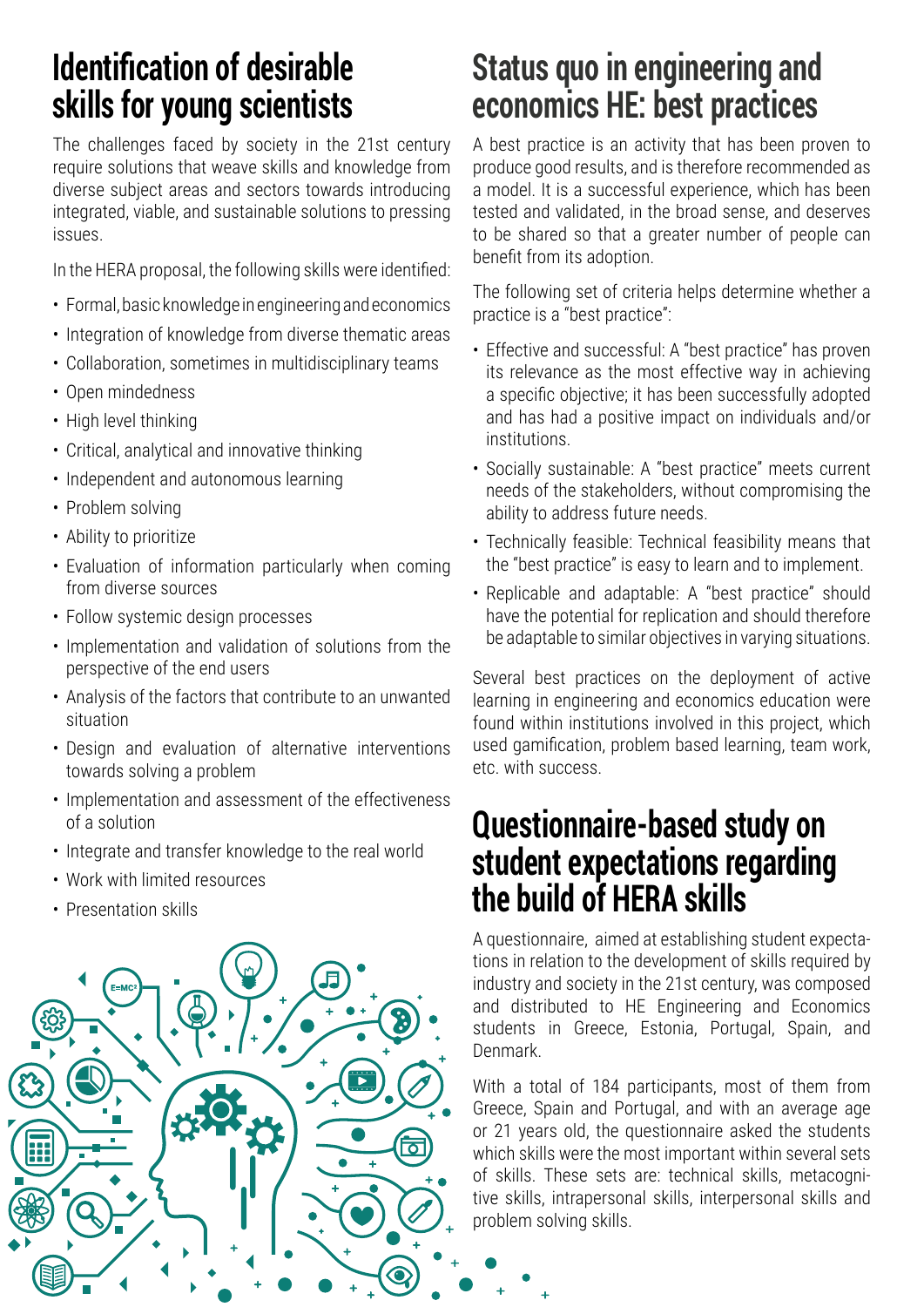

Overall, all skills were considered as relatively important or important. The highest rated skills were "willingness to learn", "open mindedness" and "problem solving"

while the least rated skills were "economics and financial literacy" and "health and wellness literacy".

## **Analysis of the deployment of ICT-based solutions**

This work documents ICT-based services, commercial and non-commercial that are or may be deployed in the context of HE education for fostering the development of desirable skills. This task is important for ensuring that other related work is taken into account before endeavouring into the design and implementation of the proposed HERA digitally enabled learning interventions.

#### **Serious Games**

Serious games enhance soft skills development by facing different situations, challenges and problems and therefore make it possible to put learning into practice.

#### **Simulations**

The use of simulations and simulation based learning has been extensively explored as an appropriate approach to teach soft skills, also in large classes.

#### **Gamification**

Using gamification for online courses involves game/ play elements and/or game-design techniques, such as score and points, challenges, progress bar and leaderboards.

#### **E-learning environments**

Current e-learning environments offer support for collaboration and team work to enhance soft skills.



Learning methodologies for the development of soft-skills.

categories, problem solving skills.

#### **MOOCs and OERs**

It is possible to find MOOCs focused on the development of soft skills. Learning and innovation skills are found as the most covered, where communication was the most representative. A lot of importance was also given to critical thinking and problem solving.

#### **VR and AR**

Virtual Reality (VR) and Augmented Reality (AR) technologies are being explored as training tools for soft skills. The existing proposals of VR/AR are usually research proposals, still not used in educational settings.

#### **Assessment**

The assessment of soft skills can also be supported through ICT tools, as found in recent research.